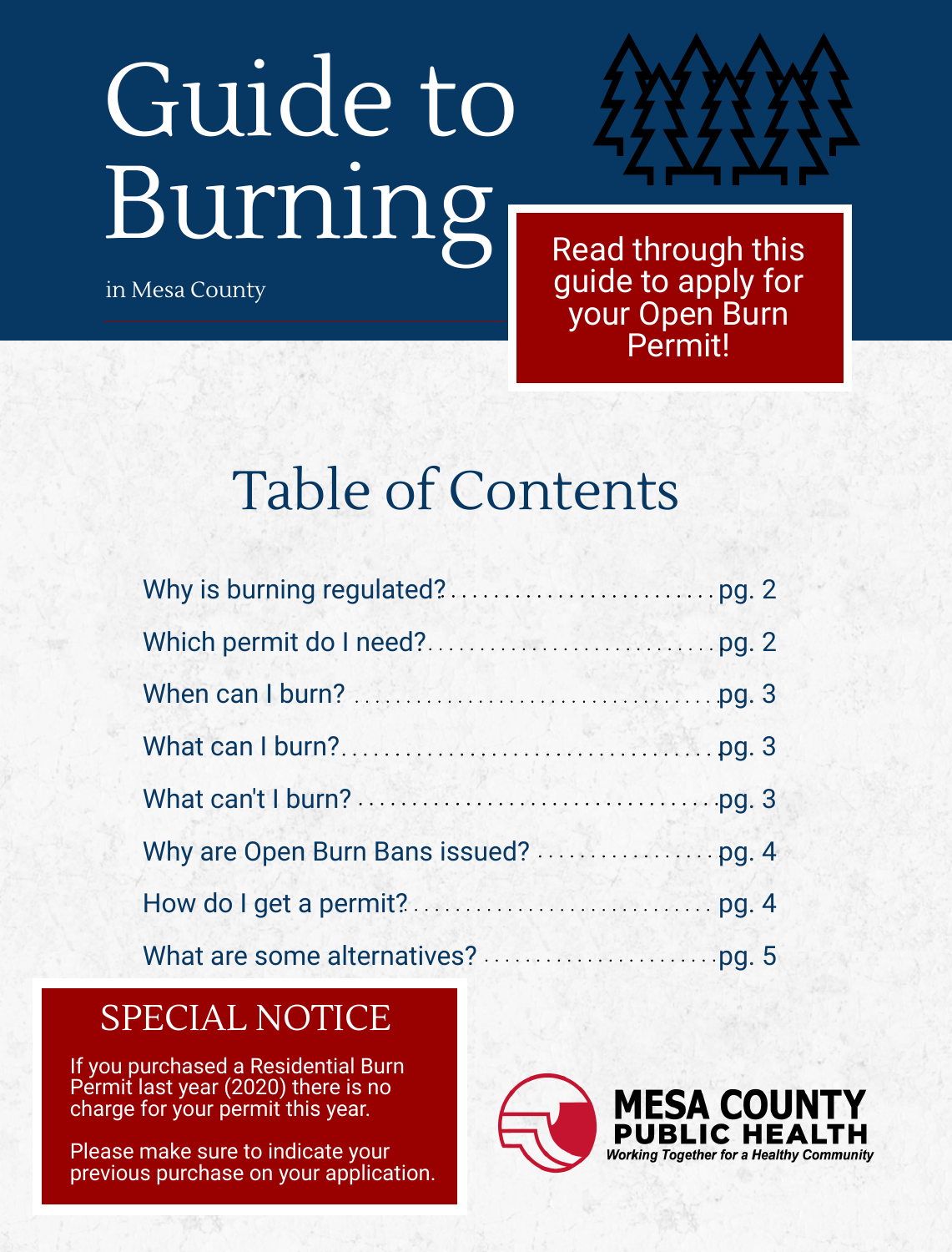# Why is burning regulated?

To protect the health



To protect the health of our residents of  $\begin{array}{|c|c|c|c|}\hline \textbf{1} & \textbf{0} & \textbf{0} & \textbf{0} & \textbf{0} & \textbf{0} & \textbf{0} & \textbf{0} & \textbf{0} & \textbf{0} & \textbf{0} & \textbf{0} & \textbf{0} & \textbf{0} & \textbf{0} & \textbf{0} & \textbf{0} & \textbf{0} & \textbf{0} & \textbf{0} & \textbf{0} & \textbf{0} & \textbf{0} & \$ 

# What permits are offered?

## Agricultural Burn Permit

• No fee.

1

- Valid for a calendar year.
- Registering for this permit gives your local fire department a heads up that you'll be burning and is combined with fire safety regulations.

## 2 Residential Burn Permit

- Residential permits cost \$25, and the money supports your local fire district.
- This permit is valid for both Spring and Fall Open Burn Seasons in a calendar year.
- Properties must be at least one acre in size to open burn. Properties smaller than one acre may burn to maintain irrigation ditch/lateral only.
- Daily limits for open burning are 10 acres per day for non-pile burning and less than 250 cubic feet per day for pile burning.
- Piles should be at least 300 feet apart, otherwise, they are considered one pile for burning.
- Piles should be 50 feet from any structures (including combustible fences).
- The permit outlines expectations and possible violation investigation and enforcement to protect the health and safety of Mesa County residents.

## City of Grand Junction

- City residents can apply for a burn permit through Mesa County Public Health.
- The burn season within City limits is one month shorter for spring and fall.

Spring Open Burn Season: March 1 - April 30 Fall Open Burn Season: Sept. 1 - Sept. 30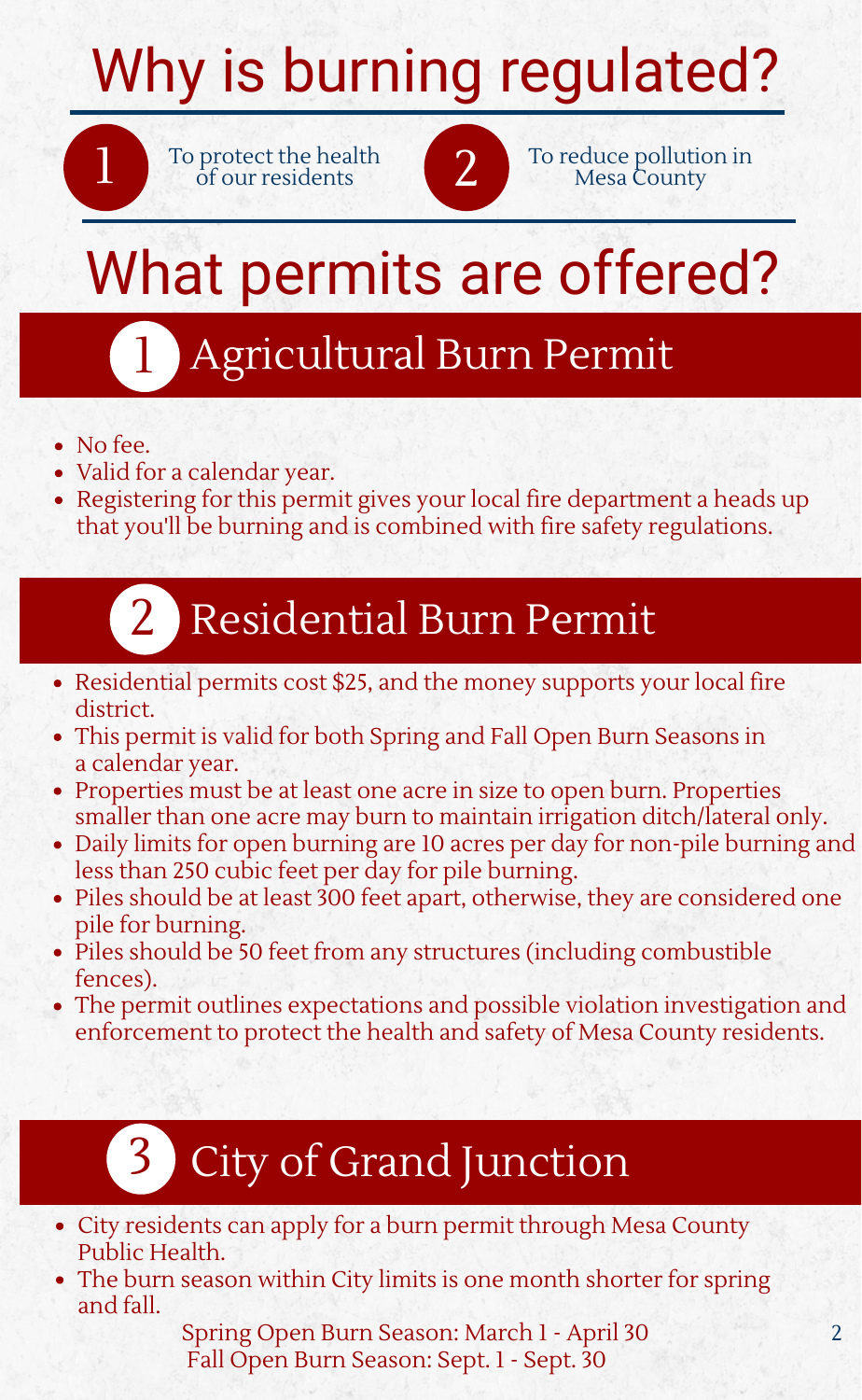## When can I burn?

1. Agricultural Burn Permits allow burning year-round in Mesa County and during designated burn seasons within the City of Grand Junction

> <u>Mesa County</u> City of Grand Junction Year-round when March 1 - April 30 conditions are appropriate Sept. 1 - Sept. 30

2. Residential Burn Permits allow burning only during the designated burn seasons.

Spring Season March 1 - May<br>Fall Season Sept. 1 - Oct. 31

Mesa County<br>March 1 - May 31 March 1 - April 30 Sept. 1 - Sept. 30

3. Burns must take place one hour after sunrise and must be completely extinguished one hour before sunset.

4. All burns are prohibited during a No Burn Advisory or other open burn ban. It is your responsibility to check current air quality and fire safety conditions. Check current air quality conditions at health.mesacounty.us.

Residents above 6,000 feet elevation are exempt from the seasonal restrictions but should notify the local fire department prior to burning.

### What can I burn?

Agricultural Burns - materials related to the agricultural process

- Cover vegetation to prepare the land for crop production
- Orchard trimmings
- Weeds
- Maintenance of irrigation ditches

### Residential Burns

- Dry weeds
- Dry garden waste
- Clean, dry tree, shrub or brush trimmings less than one inch in diameter

### What can't I burn?



**Construction** debris/lumber

waste





Hazardous or





 $\times$  Trash





\*In the City of Grand Junction, a small pile of leaves, no more than 3 cubic feet, is allowed. Agricultural annual vegetative growth is exempted.

Burning in a barrel is PROHIBITED at all times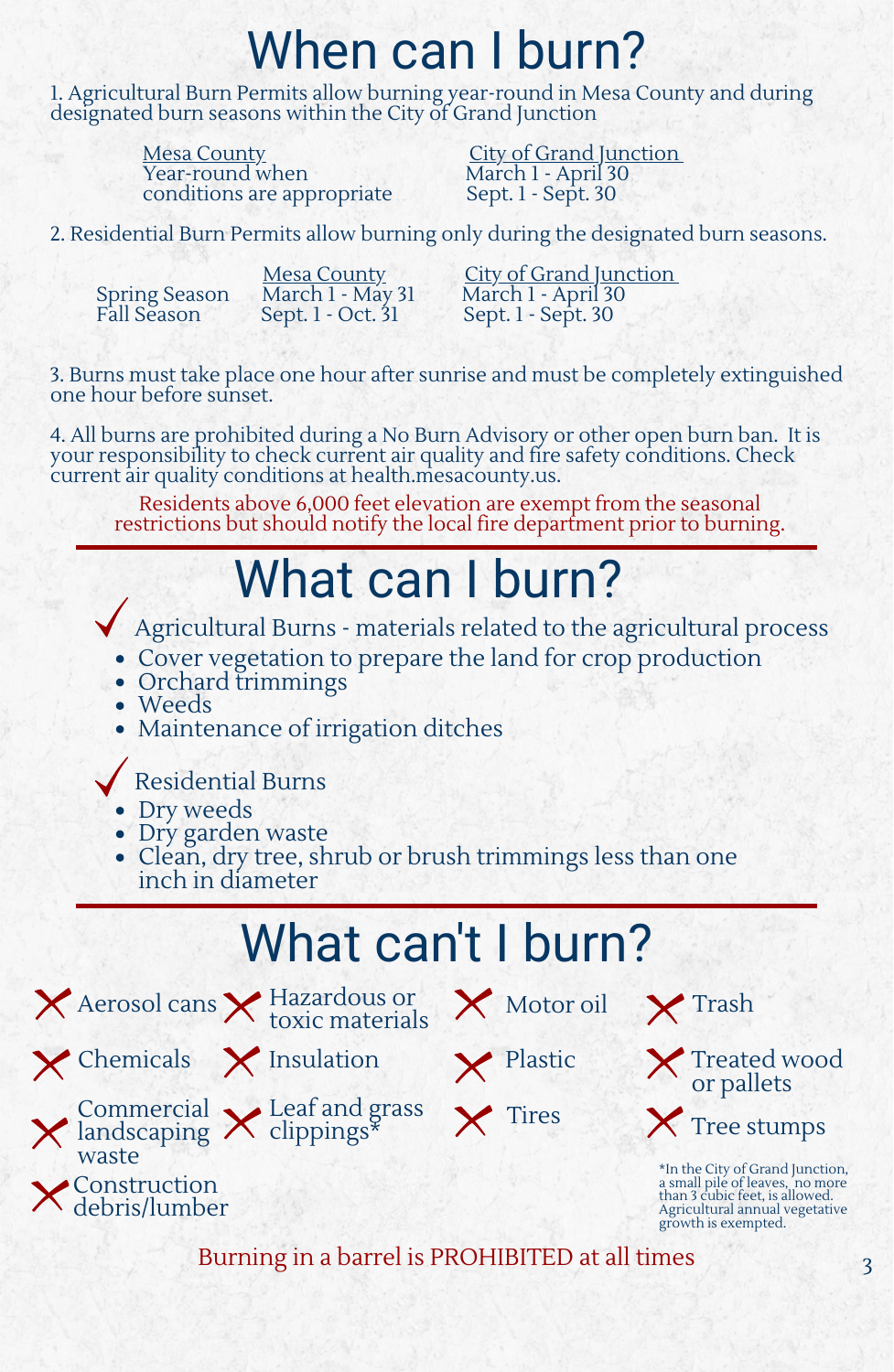### Why are Open Burn Bans Issued?

To ensure burning happens on appropriate days.

- Red Flag Warnings
- Fire Weather Watch
- High wind or dry conditions

- Air Watch Alerts - Colorado Dept. of Public Health & Environment Air

Quality Action Days

### **Q** Weather **Q** Air Quality **Q** Public Safety

- Mesa County Sheriff's Office Burn Bans

### How do I get a permit?

The easiest way to get a burn permit is to apply online at [health.mesacounty.us](https://apps.mesacounty.us/BurnPermits/Form)

Residents who need assistance using the online system or don't have access to a computer or an internet connection can still apply for an Open Burn Permit in person at Mesa County Public Health, 510 29 ½ Road in Grand Junction, or call 970-248-6900.

2

1

Carefully read the conditions of the permit and agree to follow the rules for Open Burning.

3

Print a copy of your permit and ensure it's available on site at the time of the burn.



Follow the instructions on the permit when you burn, including notifying your local fire department when you plan to burn.